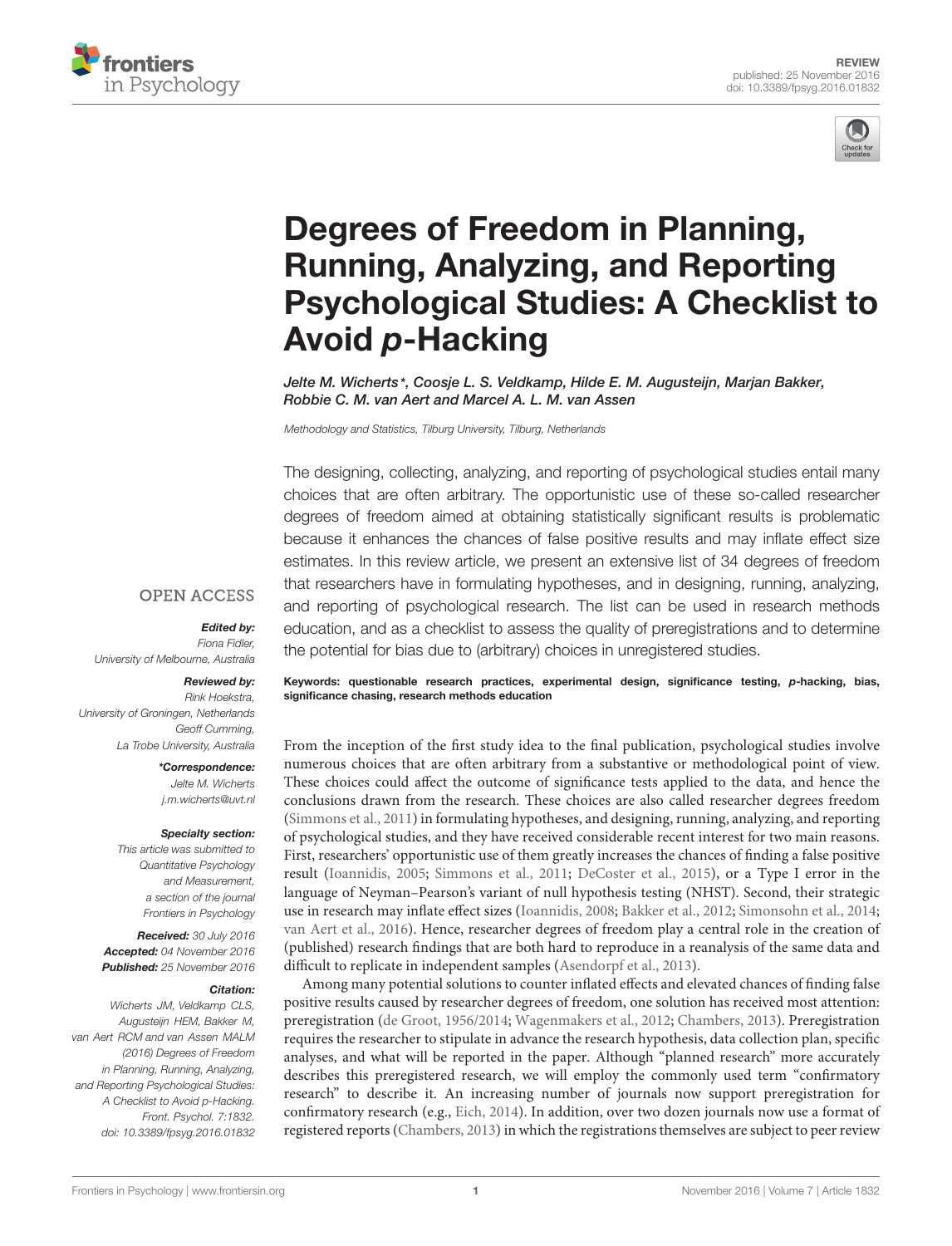and revisions before the data collection starts, and the report is accepted for publication regardless of the direction, strength, or statistical significance of the final results. For instance, this format is now used in the journals Cortex, Comprehensive Results in Social Psychology, and Perspectives on Psychological Science (for Registered Replication Reports).

To disallow researchers to still use researcher degrees of freedom, it is crucial that preregistrations provide a specific, precise, and exhaustive plan of the study. That is, the ideal preregistration should provide a detailed description of all steps that will be taken from hypothesis to the final report (it should be specific). Moreover, each described step should allow only one interpretation or implementation (it should be precise). Finally, a preregistration should exclude the possibility that other steps may also be taken (it should be exhaustive). Hence, a preregistration specifies the project in such a way that all potential contingencies in formulating hypotheses, and designing, running, analyzing, and reporting are covered. For instance, the syntax for the statistical analyses should preferably be created in advance to be run (once) on the collected data to yield the final statistical results. Our own experiences with preregistration taught us that this specification is no easy task and that maneuverability remains if preregistrations are not sufficiently specific, precise, or exhaustive. For instance, just indicating one's use of a certain scale as the main outcome measure in an experiment typically does not preclude the researcher to attempt many different ways in how to score the items of the scale in his or her pursuit for statistical significance. A preregistration should also be exhaustive because the stipulation that one will test Hypothesis A in a certain way does not preclude the possibility that one can also test Hypothesis B in the study. Therefore, for confirmatory aspects of the study, the word "only" is key (e.g., "we will test only Hypothesis A in the following unique manner").

The goal of this paper is to present a list of researcher degrees of freedom that can be used in research methods education, as a checklist to assess the quality of preregistrations, and to determine the potential for bias due to (arbitrary) choices in unregistered studies. By pointing out many different researcher degrees of freedom, we hope to raise awareness of the risk of bias implicit in a lot of research designs in psychology and beyond. The list enables a charting of what [Gelman and Loken](#page-10-9) [\(2014\)](#page-10-9) dubbed the garden of forking paths in the analysis of data; i.e., the many different analytic decisions that could be or could have been made with a given data set. In what follows, we use the singular term researcher DF (degree of freedom) to mean a particular choice during the study, and the plural term researcher DFs when referring to multiple researcher degrees of freedom (or different types of choices).

Because NHST is by far the most used statistical framework used in psychology and related fields, we created the list of researcher DFs with NHST in mind. Other possible statistical frameworks are based on confidence intervals [\(Cumming,](#page-10-10) [2012\)](#page-10-10), precision of effect size estimation [\(Maxwell et al.,](#page-10-11) [2015\)](#page-10-11), or Bayesian statistics (e.g., [Kruschke,](#page-10-12) [2015\)](#page-10-12). We note that most researcher DFs are relevant for all statistical frameworks. However, some researcher DFs need to be replaced or omitted (e.g., power analysis [D6], which is defined in the NHST

framework) or added (e.g., selection of the prior, which is only used in Bayesian statistics) in approaches other than NHST. At this point, we therefore recommend using our list primarily for research using NHST.

We created the list in a qualitative manner; we as a group of methodologists studying researcher DFs, publication bias, metaanalysis, misreporting of results, and reporting biases, came up with a large list of researcher DFs, discussed these, and created a manageable list in several rounds of revision. We are aware that our list may not be exhaustive, but believe the list is a good starting point for a checklist that serves the purpose to assess the degree to which preregistrations truly protect against the biasing effects of researcher DFs. Most of the researcher DFs have been described in previous publications [\(Kriegeskorte et al.,](#page-10-13) [2009;](#page-10-13) [Nieuwenhuis et al.,](#page-10-14) [2011;](#page-10-14) [Simmons et al.,](#page-10-0) [2011;](#page-10-0) [Wagenmakers](#page-10-15) [et al.,](#page-10-15) [2011;](#page-10-15) [Bakker et al.,](#page-9-0) [2012;](#page-9-0) [John et al.,](#page-10-16) [2012;](#page-10-16) [Chambers,](#page-9-2) [2013;](#page-9-2) [Francis,](#page-10-17) [2013;](#page-10-17) [Bakker and Wicherts,](#page-9-3) [2014;](#page-9-3) [Simonsohn et al.,](#page-10-4) [2014;](#page-10-4) [Steegen et al.,](#page-10-18) [2016;](#page-10-18) [van Aert et al.,](#page-10-5) [2016\)](#page-10-5). The researcher DFs on our list are invariably inspired by actual research we have encountered as researchers, replicators, re-analyzers, and critical readers of published and unpublished works. Although we have actual examples of the use of each of the researcher DFs we discuss below, we choose not to identify the researchers, projects, or papers involved; the issues are general and it would not help to focus on individual cases.

We discuss the different researcher DFs categorized under headers that refer to different phases in a study from its early theoretical underpinnings to its final publication (hypothesizing, designing, data collection, analyzing, and reporting), and indicate links between different researcher DFs at the different phases. Each researcher DF will be coded according to its phase. All researcher DFs are listed in **[Table 1](#page-2-0)**. We focus on experiments as the most basic design used to study the (causal) effect(s) of independent variable(s) on the dependent variable(s). This design is the most widely used in psychology and entails a good archetype to discuss the many researcher DFs in a multitude of research designs, including quasi-experimental studies and correlational studies aimed to explain dependent variables on the basis of one or more predictor variable(s).

# HYPOTHESIZING PHASE

The degree to which the researcher can find relevant statistically significant results in the data is already partly determined by the specificity of theoretical predictions that the study aims to address. A confirmatory study requires a clearly stated hypothesis to be tested, while more exploratory studies aimed at finding interesting (typically statistically significant) patterns in the data often lack a priori theorizing on (causal) relations. Such exploratory studies are virtually guaranteed to yield support for something interesting [\(Wagenmakers et al.,](#page-10-15) [2011\)](#page-10-15). Since most results in psychology are presented in the realm of the hypothetico-deductive model [\(Hubbard,](#page-10-19) [2015\)](#page-10-19), it is tempting to present exploratory findings incorrectly as having been hypothesized in advance. This practice, to which we return when discussing the reporting phase, is also called Hypothesizing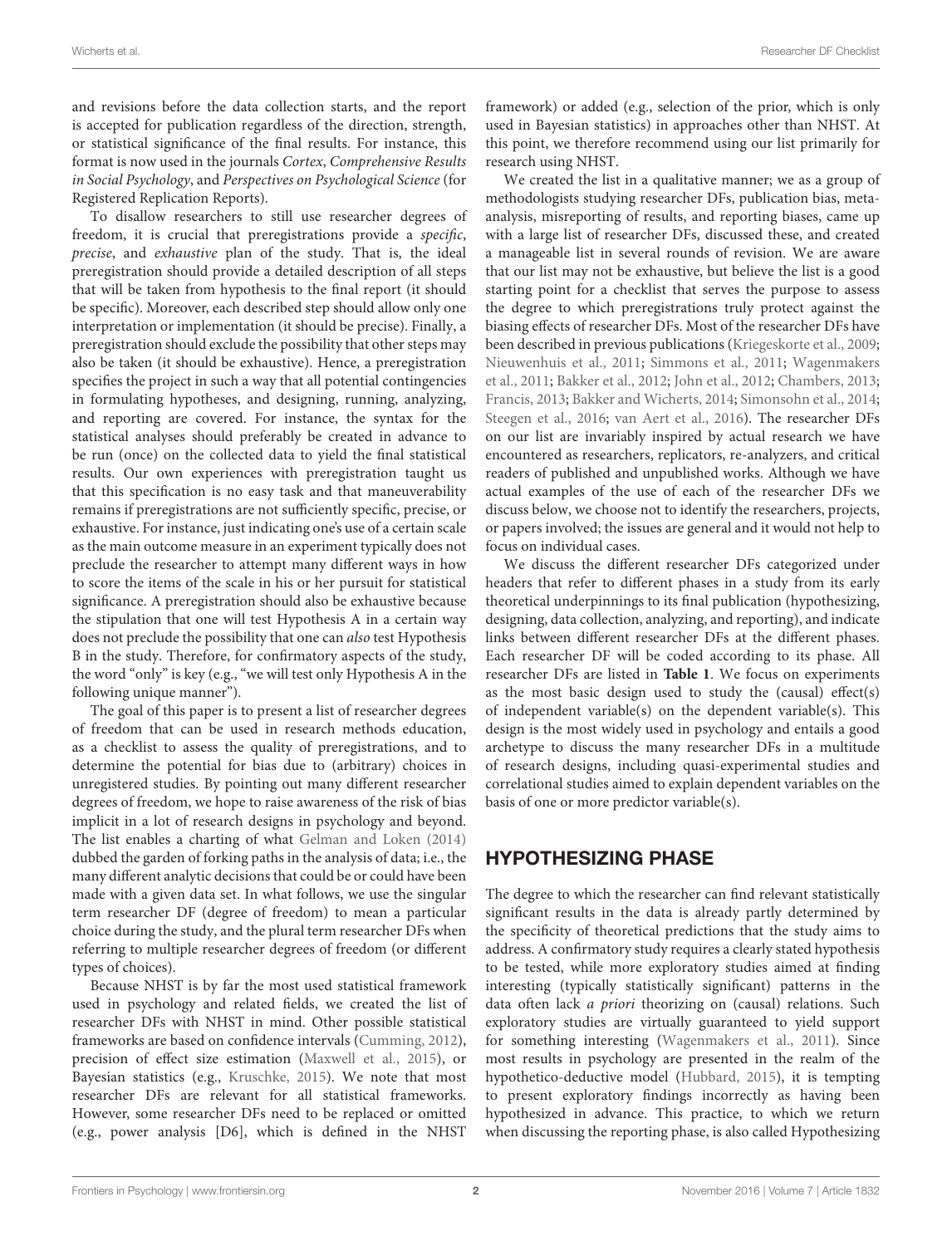<span id="page-2-0"></span>

| TABLE 1   Checklist for different types of researcher degrees of freedom in the planning, executing, analyzing, and reporting of psychological studies. |  |
|---------------------------------------------------------------------------------------------------------------------------------------------------------|--|
|---------------------------------------------------------------------------------------------------------------------------------------------------------|--|

| Related<br>Type of degrees of freedom                                                                                                 |  |
|---------------------------------------------------------------------------------------------------------------------------------------|--|
|                                                                                                                                       |  |
| Conducting explorative research without any hypothesis                                                                                |  |
| Studying a vague hypothesis that fails to specify the direction of the effect                                                         |  |
|                                                                                                                                       |  |
| Creating multiple manipulated independent variables and conditions                                                                    |  |
| Measuring additional variables that can later be selected as covariates, independent variables, mediators, or moderators              |  |
| Measuring the same dependent variable in several alternative ways                                                                     |  |
| Measuring additional constructs that could potentially act as primary outcomes                                                        |  |
| Measuring additional variables that enable later exclusion of participants from the analyses (e.g., awareness or manipulation checks) |  |
| Failing to conduct a well-founded power analysis                                                                                      |  |
| Failing to specify the sampling plan and allowing for running (multiple) small studies                                                |  |
|                                                                                                                                       |  |
| Failing to randomly assign participants to conditions                                                                                 |  |
| Insufficient blinding of participants and/or experimenters                                                                            |  |
| Correcting, coding, or discarding data during data collection in a non-blinded manner                                                 |  |
| Determining the data collection stopping rule on the basis of desired results or intermediate significance testing                    |  |
|                                                                                                                                       |  |
| Choosing between different options of dealing with incomplete or missing data on ad hoc grounds                                       |  |
| Specifying pre-processing of data (e.g., cleaning, normalization, smoothing, motion correction) in an ad hoc manner                   |  |
| Deciding how to deal with violations of statistical assumptions in an ad hoc manner                                                   |  |
| Deciding on how to deal with outliers in an ad hoc manner                                                                             |  |
| Selecting the dependent variable out of several alternative measures of the same construct                                            |  |
| Trying out different ways to score the chosen primary dependent variable                                                              |  |
| Selecting another construct as the primary outcome                                                                                    |  |
| Selecting independent variables out of a set of manipulated independent variables                                                     |  |
| Operationalizing manipulated independent variables in different ways (e.g., by discarding or combining levels of factors)             |  |
| Choosing to include different measured variables as covariates, independent variables, mediators, or moderators                       |  |
| Operationalizing non-manipulated independent variables in different ways                                                              |  |
| Using alternative inclusion and exclusion criteria got selecting participants in analyses                                             |  |
| Choosing between different statistical models                                                                                         |  |
| Choosing the estimation method, software package, and computation of SEs                                                              |  |
| Choosing inference criteria (e.g., Bayes factors, alpha level, sidedness of the test, corrections for multiple testing)               |  |
|                                                                                                                                       |  |
| Failing to assure reproducibility (verifying the data collection and data analysis)                                                   |  |
| Failing to enable replication (re-running of the study)                                                                               |  |
| Failing to mention, misrepresenting, or misidentifying the study preregistration                                                      |  |
| Failing to report so-called "failed studies" that were originally deemed relevant to the research question                            |  |
| Misreporting results and p-values                                                                                                     |  |
| Presenting exploratory analyses as confirmatory (HARKing)                                                                             |  |
|                                                                                                                                       |  |

After Results are Known or HARKing [\(Kerr,](#page-10-20) [1998\)](#page-10-20). The relevant researcher DF during the theorizing phase, namely T1: Conducting explorative research pervades many of the researcher DFs that we describe below in the later phases of the study. HARKing yields statistical evidence for found patterns that is often much weaker than it appears to be. The reason is that the evidence should be seen in the context of the size and breadth of the explorations, allowing for appropriate corrections for multiple testing. Unfortunately, data explorations are often presented without such necessary corrections. T1 could be dealt with by specifying the independent variable and the dependent variable of interest before running the study, preferably in a preregistration of the study [\(Wagenmakers et al.,](#page-10-7) [2012\)](#page-10-7). Note that even a preregistered (confirmatory) study can include some exploratory analyses, which is unproblematic as long as these explorations are clearly distinguished from the confirmatory analyses.

However, even if there is a vague prior notion about the relation between the independent and dependent variables, hypotheses that fail to indicate the direction of an effect (or relation) enable later flexibility in the analysis and interpretation of results [\(Schaller,](#page-10-21) [2016\)](#page-10-21). If the hypothesis is merely "X is related to Y" or "X affects Y," the researcher can later analyze the data in two alternative ways; one way to obtain a positive effect and another way to obtain a negative effect of X on Y, which entails a strategy that is a special case of HARKing. The researcher DF is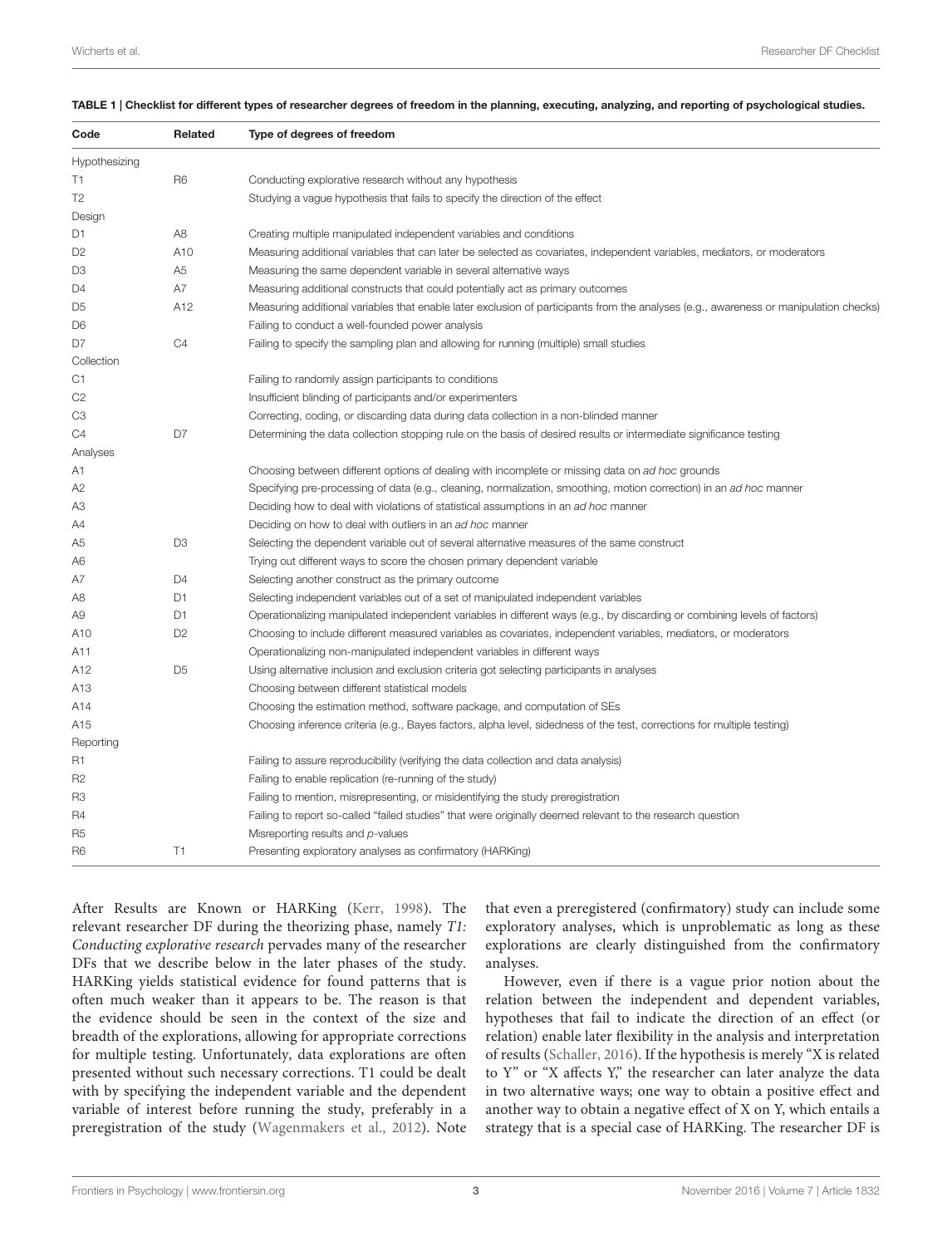T2: Studying a vague hypothesis that fails to specify the direction of the effect. Note that specifying the direction of the hypothesized effect is relevant for the decision to use a one- or two-tailed test. One-tailed tests can only be used to reject the null hypothesis when the a priori hypothesis was directional and the result was in the predicted direction. Testing hypotheses requires specificity and precision regardless of whether one uses one- or two-tailed tests. Consequently, a preregistered hypothesis needs to specify the direction of the effect or relation. Because of the need for proper power analyses (discussed below under D6), it is also important to have a prior sense of the size of the effect or strength of the relation.

# DESIGN PHASE

Although most researcher DFs discussed in the literature pertain to the analysis of the data, both the theoretical predictions and the design of an experiment (or other types of studies) already allow the researcher to create options for flexible analyses in later phases of the study. A psychological experiment can be set up to have a certain degree of redundancy in the design that creates maneuverability in the collection of data, analysis of data, and reporting of results. This redundancy applies to both independent variables and dependent variables.

#### Independent Variable(s)

We distinguish here between manipulated and non-manipulated independent variables. Manipulated independent variables are those manipulated in the design of the experiment, and typically involve randomization. In contrast, non-manipulated independent variables are based on measures of behavior or individual differences that (could) pertain to the research question. These independent variables are the main focus in correlational studies, but are also widely used in studying (moderation of) experimental effects. Moreover, additional measures taken after the manipulation or in correlational studies could later be used as mediators in explaining variance in the dependent variable, but an underspecified preregistration enables researchers to use these variables as primary dependent variable as well (see our Discussion of D4).

Experiments can involve multiple manipulated independent variables (i.e., experimental factors), that are often crossed and that researchers can select or discard in later analyses based on particular (preferred) outcomes. Dropping of experimental conditions has been found to be quite common in a survey among psychological researchers [\(John et al.,](#page-10-16) [2012\)](#page-10-16) and in a study that considered psychological studies from a register [\(Franco](#page-10-22) [et al.,](#page-10-22) [2016\)](#page-10-22). Specifically, a researcher can discard a factor in a multifactorial experiment by pooling the data over the levels of that factor, or the researcher can select certain levels of a discarded factor. For instance, in a two-by-two factorial design studying the effects of both ostracism (including vs. excluding someone socially) and group composition (being in- or excluded by either a social in-group or a social out-group) on participants' mood, the researcher could ignore group composition either by pooling in- and outgroup levels, or by selecting one of the levels

of group composition (say, the in-group) in the later analyses. Moreover, a given experimental factor involving more than two levels can later be analyzed in different ways. For instance, if an experimental factor has three conditions (say, 0, 1, and 2), the researcher can focus on all three levels, but also select two out of the three in the later analyses. Or the researcher can combine conditions 0 and 1 to compare it with condition 2, etc. In this way, this simple three level factor already yields seven different operationalizations for the analysis, from which the researcher can later choose one(s) that yielded the "best" result. So the design of manipulated independent variables offers the following researcher DF: D1 creating multiple manipulated independent variables and conditions. Like all researcher DFs, this researcher DF becomes more relevant as the number of scoring options increases, like with complex mixed designs involving multiple between-subject and within-subject factors featuring multiple levels. Consequently, preregistrations of such studies should specifically and precisely delineate how independent variables are later used in testing the focal hypotheses.

Non-manipulated independent variables based on the observed characteristics of participants, are also measured in most research designs. These non-manipulated independent variables such as personality characteristics, IQ, age, gender, ethnicity, political preference, etc. offer great flexibility in the later analyses of the data; one can use them as main predictor, but also as moderators to study potential interactions with manipulated factors, or as control variables (covariates) as in ANCOVA. For instance, measured age can assume any of these roles in later analyses: e.g., for studying age differences, for testing whether age moderates the effects of any of the other independent variable(s), or as a control variable to explain some of the within-condition variation in the dependent variable. Moreover, measures taken after the manipulations can be used in later mediation analyses to explain variance in the dependent variable. This entails D2: Measuring additional variables that can be selected later as covariates, independent variables, mediators, or moderators. Obviously, adding more measures offers multiple ways to find interesting patterns in later stages of the study. Just as manipulated independent variables can often be operationalized in different ways, many non-manipulated independent variables, once selected, offer flexibility in how they will be used in the analyses. Participants can be assigned to different levels of those independent variables on the basis of flexible thresholds or category assignments [\(Steegen et al.,](#page-10-18) [2016\)](#page-10-18). For instance, age can be used to create two age groups (young and old), or three age groups (young, middle-aged, and old) on the basis of many different age-based category assignments. However, age can also be used as a continuous factor, covariate or moderator in later analyses. Similar flexibility applies to designs that involve demographic variables (e.g., income, SES, educational level, ethnicity, mother tongue, relationship status) or psychological individual differences (e.g., IQ, extraversion, diagnostic criteria, etc.) and is discussed below in the context of the analyses.

In sum, a research design that is littered with research DFs related to independent variables is complex and offers room for selecting and operationalizing these variables in multiple ways. An ideal preregistration, then, specifically and precisely specifies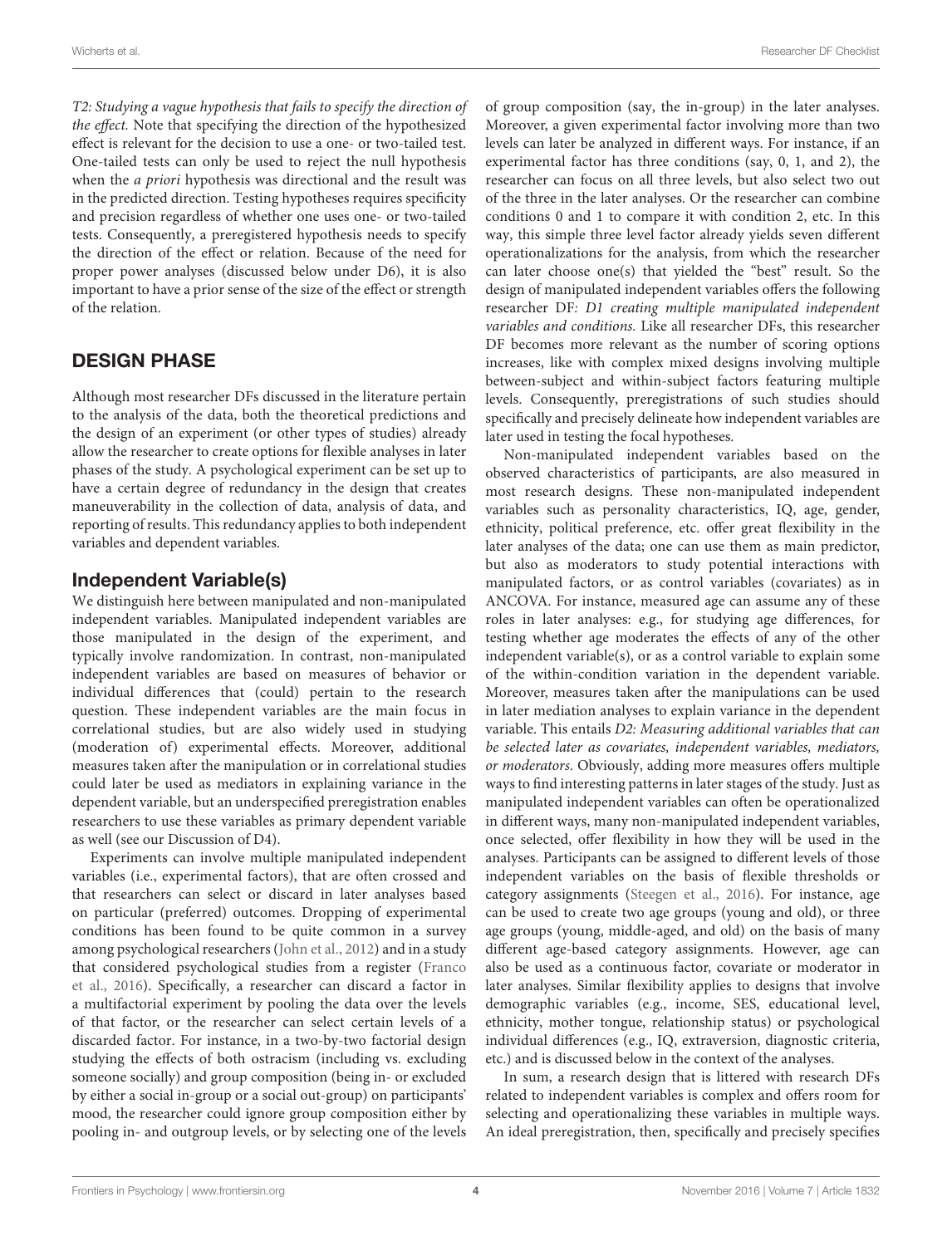which manipulated independent variables and non-manipulated independent variables will be used in the analyses and also indicates how both types of variables are to be operationalized, and that no other variables are to be used in the confirmatory analyses. We again emphasize that these specifications are only necessary for the confirmatory analyses; a potential exploratory analyses section of a paper is not at all problematic, as long as the preregistration and the paper clearly distinguish between these very different types of analyses.

#### Dependent Variable(s)

The measurement of human behavior is often complex and is seldom done in a single predefined manner. A design prone to bias due to researcher DFs offers multiple dependent measures of the same construct. This enables the researcher to choose among different outcome measures the one(s) that offer(s) statistical significance. The relevant researcher DF in the design phase is D3: Measuring the same dependent variable in several alternative ways. For instance, anxiety can be measured with various selfreport scales, or with physiological measures (e.g., galvanic skin response, heart rate variability).

Another particularly flexible design allows the researcher to choose among several dependent variables that concern different constructs in cases where the originally targeted primary outcome failed to show statistically significant effects. Among the research practices studied by [John et al.](#page-10-16) [\(2012\)](#page-10-16) this practice of not reporting all dependent measures showed quite high prevalence estimates. Additionally, direct evidence indicates that psychological researchers often choose among different outcome measures [\(LeBel et al.,](#page-10-23) [2013;](#page-10-23) [Franco et al.,](#page-10-22) [2016\)](#page-10-22). In the medical literature on randomized clinical trials, this researcher DF is often called outcome switching and the bias it introduces is called outcome reporting bias [\(Chan et al.,](#page-9-4) [2004;](#page-9-4) [Kirkham et al.,](#page-10-24) [2010;](#page-10-24) [Weston et al.,](#page-10-25) [2016\)](#page-10-25). For instance, outcomes that were initially designated as secondary outcome variables appeared as primary outcome variables in the published article. Or a variable that was originally viewed as a potential mediator of an effect might replace the original main outcome variable if the latter failed to show an effect. Here we denote this researcher DF by D4: Measuring additional constructs that could potentially act as primary outcomes.

Thus in the design of studies, the researcher can already create many researcher DFs that allow for opportunistic use in later phases of the research process, relating to using multiple measures of the same construct (D3), and creating opportunities to find additional effects by adding measures of additional constructs besides the one(s) that were the original focus of interest (D4). D4 allows HARKing [\(Kerr,](#page-10-20) [1998\)](#page-10-20), whereas D3 is aimed at the same targeted construct and related to how the primary outcome will be used in later analyses. It is clear that the ideal preregistration should specify which dependent variable(s) will be used in testing particular hypotheses. However, as we discuss below, even specifying the measure (say, the Rosenberg Self-Esteem Scale) that is to be used as primary outcome is not specific and precise enough to avoid p-hacking during analyses, because often the scores on such measures can be computed in different ad hoc ways.

### Excluding Participants

Adding numerous measures besides the main independent and dependent variables to the design offers yet another researcher DF: background variables (e.g., age, gender, ethnicity) or other individual differences can be used to later discard participants in an ad hoc manner from the analysis. For instance, a researcher might decide to exclude older-aged participants for some reason that might actually not be independent of the effect of the exclusion on the final analysis. Such exclusion of cases on the basis of measured variables often comes across as ad hoc because if that decision rule had been a priori, these older-aged participants should not have completed the study in the first place.

Other types of measures that can be used to discard participants include awareness checks, as often used in priming research (e.g., the funnel debriefing; [Bargh and Chartrand,](#page-9-5) [2000\)](#page-9-5), checks for alertness in responding like the blue dot task [\(Oppenheimer et al.,](#page-10-26) [2009\)](#page-10-26), or even the simple question like "did you participate seriously in this study?". Decision rules in how to deal with these questions need to be pre-specified to avoid them becoming a researcher DF. Similarly, manipulation checks (i.e., measures of the independent variable) can also be implemented in the design, offering a way not only to assess the strength of the manipulation, but also to discard particular participants from the analyses for not showing any desired response to the manipulation. These decisions in the data selection offer great flexibility in choosing whom to include in the analysis. D5: Measuring additional variables that enable later exclusion of participants from the analyses (e.g., awareness and manipulation checks). Therefore, an ideal preregistration specifically and precisely describes which types of participants will be excluded from the analyses, and also explicates that the stated rules of exclusion will be the only ones that will be used to discard participants (it should be exhaustive). The reason is that only stating a particular exclusion rule in the preregistration does not preclude the possibility to also exclude participants on other ad hoc grounds.

# Power and Sampling Plan

Despite the core importance of statistical power in NHST, most studies using NHST fail to report a formal power analysis [\(Sedlmeier and Gigerenzer,](#page-10-27) [1989;](#page-10-27) [Cohen,](#page-9-6) [1990;](#page-9-6) [Bakker et al.,](#page-9-0) [2012\)](#page-9-0). This is problematic because researchers' intuitions about power are typically overly optimistic [\(Bakker et al.,](#page-9-7) [2016\)](#page-9-7) and studies in psychology are often underpowered. More importantly, underpowered studies are themselves more susceptible to bias [\(Bakker et al.,](#page-9-0) [2012\)](#page-9-0), particularly in combination with the use of many of the other researcher DFs that we describe here. The reason is that the sampling variability is larger and many decisions made in analyzing the data will have proportionately larger effects when sample sizes are smaller. In other words, using researcher DFs to obtain statistically significant results is typically more effective with smaller samples. Low power can create bias and hence D6: Failing to conduct a well-founded power analysis is a researcher DF in designing studies.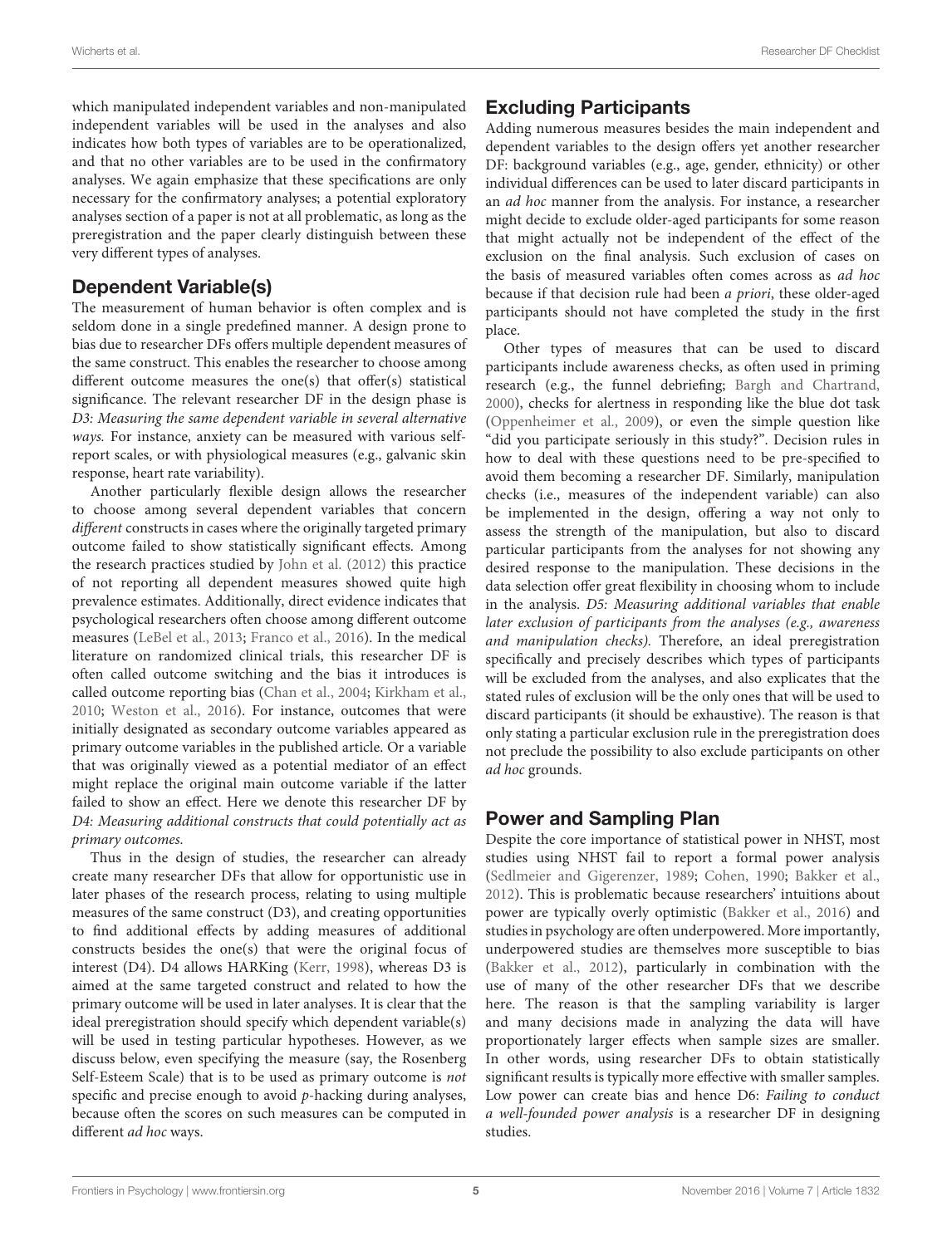A rigorous preregistration not only provides a good rationale for the sample size in the form of a power analysis, but also should describe the complete sampling plan, i.e., the targeted sample size, when the data collection starts and ends, and how the participants are to be sampled. The sampling plan should specify the population from which is sampled, the procedure of sampling, and the end point of data collection. The sampling plan should also specify when additional participants are to be sampled in cases where the targeted sample size is not met (e.g., due to drop-out or data exclusions). The sampling plan should be specific and precise to disallow researchers to conduct intermediate tests during data collection. If not, a researcher can decide to collect more data after witnessing a non-significant result or to cease data collection earlier than planned if the result is already significant (see also C4), both of which affect the Type I error rate. The sampling plan should also preclude the researcher to conduct a particular study multiple times, and only present the "best" study (i.e., the one with the most desirable results). The use of multiple small studies instead of a larger one is an effective (yet problematic) strategy to find at least one statistically significant result [\(Bakker et al.,](#page-9-0) [2012\)](#page-9-0) and small underpowered studies can also be pooled by means of a meta-analysis in an ad hoc manner to obtain a statistically significant result [\(Ueno et al.,](#page-10-28) [2016\)](#page-10-28). Hence, we call the following researcher DF, D7: Failing to specify the sampling plan and allowing for running (multiple) small studies.

# DATA COLLECTION PHASE

During the collection of experimental data, it is possible to act in certain ways that enhance the probability of finding a statistically significant result. Most of the issues are methodological, although some are statistical and bear on issues of multiple testing and sequential analyses. In our discussion, we assume that the design itself is internally valid and that the measures are construct valid, in the sense that the experiment does not involve any confounds or artifacts and uses appropriate measures. This, of course, does not always mean that the actual study does not suffer from threats to internal validity or construct validity.

# Non-random Assignment

Although methodological textbooks are clear on the benefits of random assignment, the randomization techniques used to assign participants to conditions are often not specified in research articles. Using non-random assignment could greatly affect differences between conditions in personal characteristics or other factors that could affect the outcome. For instance, an experimenter might (purposively or not) only run treatment participants in the evening, thereby creating a potential confound, or the assignment could be based on observable personal characteristics that might bear on the outcome measure (e.g., a particularly slow moving participant is assigned to the condition that aligns with slowness). In other words, the randomization technique should be specifically and precisely stipulated in advance and followed throughout the experiment,

thereby avoiding C1: The failure to randomly assign participants to conditions.

# Incomplete Blinding

It is widely recommended to employ double-blinding techniques to avoid demand characteristics and placebo effects on part of participants as well as experimenter expectancy effects during data collection [\(Rosenthal,](#page-10-29) [1966\)](#page-10-29). Participants are blinded if the design prevents them from knowing to which condition they have been assigned or from knowing the research hypotheses. Experimenters are blinded if they do not know to which condition a participant is allocated at any time. There are several ways in which both types of blinding can be unsuccessful, potentially leading experimenters to treat participants (unwillingly) differently across conditions, or participants to act in ways that yield invalid support for the research hypothesis. Hence, C2: Insufficient blinding of experimenters and/or participants could potentially introduce bias. For instance, experimenters could use non-naïve participants (e.g., a fellow student) or (in)avertedly convey information about what is expected from participants in a given condition. The preregistration study should specifically and precisely describe the procedure of how participants and experimenter(s) are blinded, if applicable.

# Discarding, Correcting and Coding Data

If experimenters are involved in coding or other ways of data handling, incomplete blinding concerning condition assignment or hypotheses could introduce bias. Working with participants is a social process in which experimenters has information about participants or their behavior that might enable them to predict scores on the dependent variable for individual participants. For instance, an experimenter may witness a slowly working student in a condition that is expected to yield quick responses and might decide to discard that participant for not participating seriously even though there is no clear experimental protocol that dictates such a decision. This creates biases during the data collection, and such biases are particularly problematic in experiments involving coding of behavior in a non-blinded manner. Similarly, missing values or incorrectly filled out answers on a questionnaire or test could also be corrected or filled out during data collection by someone who is not blind to condition (or the hypotheses) and hence might make biased decisions. For instance, the experimenter could decide to correct or fill in the answer of a participant who indicated the incorrect gender or no gender on a questionnaire. Although making such corrections or imputations deliberately might go beyond questionable and so might entail falsification (a violation of research integrity), doing this without awareness in a poorly structured research setting might nonetheless cause considerable bias. A specific, precise, and exhaustive research protocol can help avoid this researcher DF. C3: Correcting, coding, or discarding data during data collection in a non-blinded manner.

# Intermediate Significance Testing

The decision whether or not to continue with data collection could be dependent on intermediate analyses of the data. This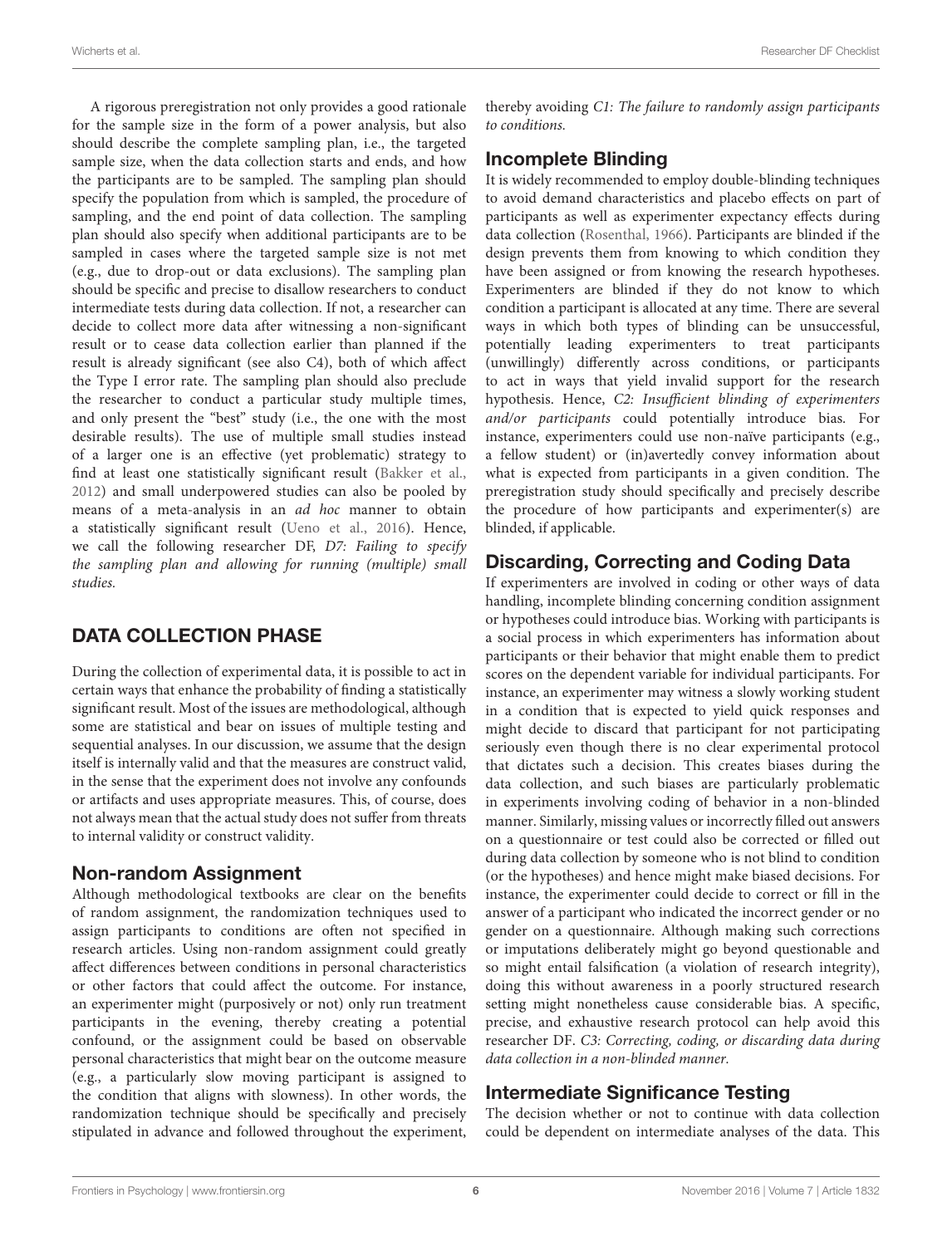is reflected by the common practice to continue data collection after witnessing a statistically non-significant result or by quitting data collection earlier than planned after witnessing a statistically significant result [\(John et al.,](#page-10-16) [2012\)](#page-10-16). It is well known that this type of sequential testing is problematic without any formal correction for multiple testing [\(Wagenmakers,](#page-10-30) [2007\)](#page-10-30) and increase Type 1 error rates. C4: Determining the data collection stopping rule on the basis of desired results or intermediate significance testing. A specific and precise a priori sampling plan could ameliorate this, and so this researcher DF is related to D7 described above.

# ANALYSIS PHASE

In the analysis phase, the researcher directly witnesses the effects of choices on the statistical outcome. It is surprising that blinding to conditions and hypotheses of experimenters, coders, and observers is considered to be crucial during data collection, while in practice, the analyses are typically conducted by a person who is not only aware of the hypotheses, but also benefits directly from corroborating them (commonly by means of a significance test). Together with the many researcher DFs during the analyses, these factors do not entail the most optimal mix for objective and unbiased results.

#### Data Cleaning and Processing

Before running the focal analyses, experimental data often need to be cleaned and prepared for analysis. Data cleaning involves many choices related to missingness, outliers, or violations of the distributional assumptions. Because of potential dropout, data collection problems, or a lack of full responses for other reasons (e.g., participants' inattention or refusal to answer some questions), some data might be missing entirely for participants or for some or many of the variables of interest. Missing data can be dealt with by listwise deletion, pairwise deletion, multiple imputation, full information methods, and other methods [\(Schafer and Graham,](#page-10-31) [2002\)](#page-10-31). This choice creates a researcher DF, namely A1: Choosing between different options of dealing with incomplete or missing data on ad hoc grounds.

Neuroimaging techniques (e.g., signals from fMRI, EEG, MEG) and other data-intense measurement procedures require extensive pre-processing steps that entail considerable maneuverability in the analysis of the data [\(Kriegeskorte](#page-10-13) [et al.,](#page-10-13) [2009,](#page-10-13) [2010;](#page-10-32) [Poldrack et al.,](#page-10-33) [2016\)](#page-10-33). For instance, with neuroimaging data, decisions related to regions of interest, dealing with head motions, corrections for slice timing, spatial smoothing, and spatial normalization can create a large number of different ways to analyze the data [\(Poldrack et al.,](#page-10-33) [2016\)](#page-10-33). The processing of such data can be done based on whether they provide preferred results, which offers A2: Specifying pre-processing of data (e.g., cleaning, normalization, smoothing, motion correction) in an ad hoc manner.

Tests have assumptions related to how the data are distributed. The typical assumption in the F-family of parametric tests is that the data are independently normally distributed and that variances of different groups are homogenous. There are

various ways to deal with violated assumptions of such statistical tests: one could use non-parametric analyses, transform the data in various ways to approach normality or simply ignore the violations. Moreover, violations of variance homogeneity in ANOVAs or t-tests, non-normality, non-linearity in linear models, or heteroscedasticity in regression could be dealt with in several alternative ways [\(Wilcox,](#page-11-0) [2012\)](#page-11-0). When done in a data-driven manner, this creates: A3: Deciding on how to deal with violations of statistical assumptions in an ad hoc manner.

Dealing with outliers is a particularly vexing issue that warrants specifically, precisely, and exhaustively described protocols in a preregistration. Outliers can be operationalized and detected in various ways [\(Barnett and Lewis,](#page-9-8) [1994;](#page-9-8) [Wilcox,](#page-11-0) [2012;](#page-11-0) [Bakker and Wicherts,](#page-9-3) [2014\)](#page-9-3) and they can be deleted or kept on the basis of many alternative criteria that could be chosen based on whether they lead to significance. Alternatively, the researcher can choose to conduct analyses that are less sensitive to outliers, like non-parametric or robust analyses. This creates A4: Deciding on how to deal with outliers in an ad hoc manner.

#### Dependent Variable(s)

Statistical analyses of experimental data boil down to predicting scores on the outcome measure chosen in the analysis on the basis of predictors (typically factors, but also covariates, mediators, and/or interaction terms). While running the analysis, the researcher can choose between different measures or operationalizations of the same construct implemented in the design of the study in an effort to find the measure that shows the preferred or best results. This practice, which is paired with the use of various measures in the design (D3), concerns the following researcher DF: A5 selecting the dependent variable out of several alternative measures of the same construct.

The dependent variable, once selected, can often be scored or operationalized in various ways. There also exist degrees of freedom even if there is only one overall measure or scale. Discarding, weighting, selecting, or redefining scoring rules of individual items can offer flexibility in analyses even if the items are based on a commonly used scale. For example, items of a scale that are originally measured on a five-point Likert scale can be dichotomized, or some items might be discarded from the scale score for showing low or negative item-rest correlations. Moreover, the scale score can be based on an unweighted sum of item scores or on weighting of items based on an item response model, or by running a principal components analysis and choosing among alternative ways to estimate the factor scores. So even for existing scales, flexibility exists in operationalizing the scores in the analyses. The use of response time data involving responses to many stimuli also involves many choices in dealing with slow response times, and how to summarize the major outcome variable. The researcher DF is A6: Trying out different ways to score the chosen primary dependent variable.

Finally, researchers can choose to measure additional constructs next to the one(s) originally targeted as the main dependent variable (or primary outcome) in the design (see D4).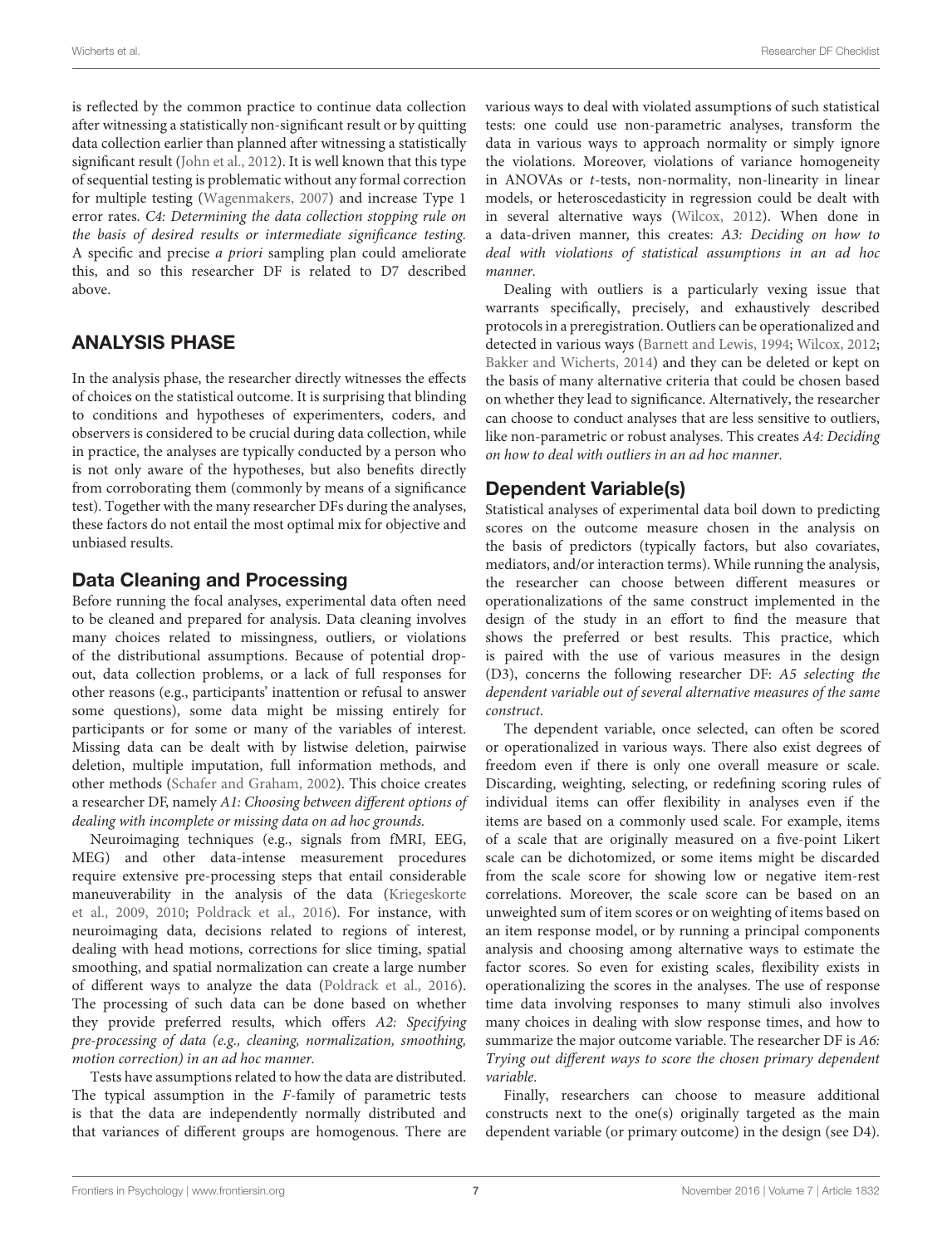During the analyses this creates A7: Selecting another construct as the primary outcome.

#### Independent Variables

If we consider the ANOVA as a regression model, the use of independent variables means selecting among numerous predictors and/or interaction terms to predict the outcome, and hence different regression models. Without specific preregistration, a researcher often has numerous options to choose between different regression models. The researcher can also typically operationalize the non-manipulated and manipulated in various ways, particularly in flexible designs. During the analysis, the researcher can employ A8: Select independent variables out of a set of manipulated independent variables (paired with D1). Similarly, even for a given manipulated variable, the researcher can often choose to discard or combine different levels of factors, which creates A9: Operationalizing the manipulated independent variables in different ways (e.g., by discarding or combining levels of factors; paired with D1).

Furthermore, during the analyses, the researcher can make opportunistic use of a host of additional non-manipulated measures (D2), as well as possible mediator variables measured during the study, thereby creating A10: Choosing to include different measured variables as covariates, independent variables, mediators, or moderators in the analysis. The number of different analytic options considered for finding some statistically significant result (mediation, moderation, main effect) on the basis of measured variables can be quite large. For instance, adding big five personality measures to a simple oneway experimental design enables the researcher to seek for the moderation of effects by all of these personality traits. However, these big five traits can also be used as covariates, or simply as independent variables to help explain variance in the outcome measure(s). More degrees of freedom are added if the researcher does not specifically and precisely describe in advance how these measured variables are to be used and scored in the analysis [\(Steegen et al.,](#page-10-18) [2016\)](#page-10-18). For example, a measure of extraversion could be used as a linear predictor based on unweighted sum of individual item scores or some estimate of the factor score reflecting the underlying construct. However, the researcher can also compare participants with some (arbitrarily chosen) high or low score on the scale used to measure extraversion (and even there, the researcher could discard some items because they showed low item-rest correlations). This creates A11: Operationalizing non-manipulated independent variables in different ways.

An exceptionally flexible analysis involves many different regression models based on a host of different combinations of predictors (main effects, interactions, control variables or covariates), and alternative ways to operationalize these predictors, leading to a very large number of regressions [\(Sala-](#page-10-34)[I-Martin,](#page-10-34) [1997\)](#page-10-34) in some designs. For instance, a researcher might add age as a moderator during the analysis and check whether different ways to categorize age groups yields some interesting results. Running so many regressions creates a massive multiple testing problems that can be solved in statistical ways or with a sufficiently detailed preregistration.

### Selection Criteria

One can also change the analysis by altering the sample size on the basis of different criteria to (de)select participants. This yields A12: Use of alternative inclusion and exclusion criteria in selecting participants for use in the analysis. This researcher DF is paired with D5, i.e., the design choice to include many additional variables related to manipulation checks or awareness checks or any other personal characteristics that can be used as selection criteria. There are many bases to select or deselect participants for the analysis, including performance (e.g., many alternative levels of the percentage of items answered correctly on some task that measures the manipulation), awareness questions, or any personal characteristics. A specific, precise, and exhaustive plan to not include particular participants in the final data analyses not only avoids this researcher DF, but could also spare resources by simply not collecting any (additional) data for participants who fail to meet the inclusion criteria. For instance, if a linguistics researcher is not interested in participants who are not native speakers of the language of interest, he or she would be better off not running these participants at all, instead of excluding their data only at the analysis phase.

# Statistical Model, Estimation, and Inference

Even for relatively straightforward experiments, many different statistical models can be used to analyze experimental data, including linear regression, ANOVA, MANOVA, or robust or non-parametric analyses. Hence, an obvious researcher DF is A13: Choice of the statistical model. However, choosing the statistical model (say, a regression with three predetermined predictors), often does not preclude additional statistical choices. Specifically, statistical models need to be estimated and this can frequently be done in several ways. Even with a given estimation method, the researcher can choose between different corrections to the standard errors (SEs) of parameters. For instance, one could choose for robust SEs instead of the standard SEs. Moreover, different statistical software packages (e.g., SPSS, R, SAS) often implement the same estimation techniques and correction methods in slightly different ways, leading to diverging results. These alternative estimation methods, software packages, and correction methods might lead to different outcomes and hence entail a researcher DF: A14: The choice for estimation method, software package, and computation of SEs. To wit, even a standard ANOVA requires a choice between different types of sum of squares, three of which are available in SPSS (this choice is typically not described in articles). This problem is particularly vexing for more advanced analyses, that can be estimated with Maximum Likelihood, Ordinary Least Squares, Weighted Least Squares, Mean and Variance Adjusted Weighted Least Squares, Partial Least Squares, or Restricted ML, with or without robust SEs (to name just a few options).

Finally, without a specific and precise registration, a researcher can choose inference criteria (e.g., Bayes factors, alpha level,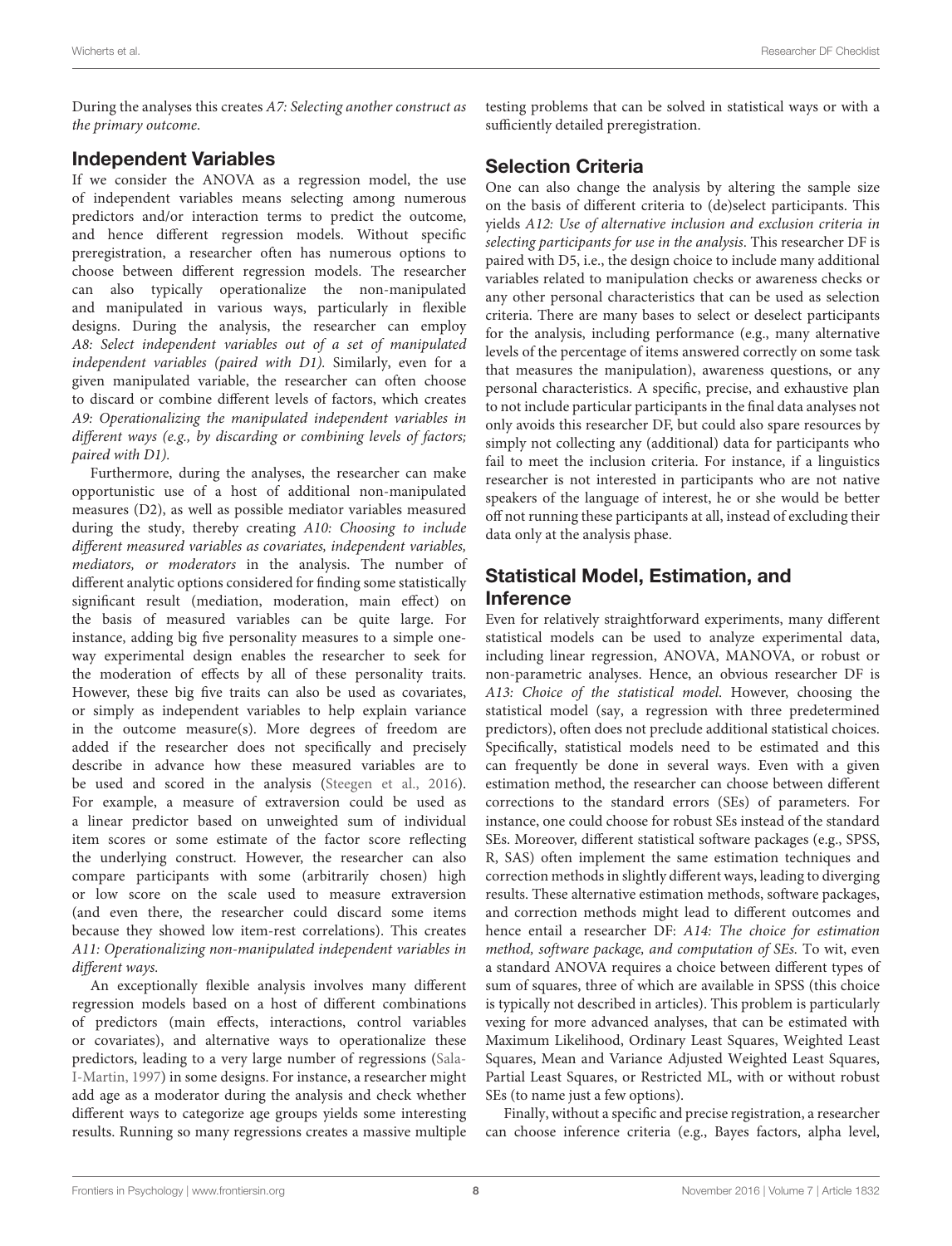sidedness of the test, and corrections for multiple testing) in different ways, and on the basis of analytic outcomes. Thus A15: Choosing inference criteria (e.g., Bayes factors, alpha level, sidedness of the test, and corrections for multiple testing) is another researcher DF. For instance, a researcher can choose to use a onesided test if this is the only way to obtain significance, or employ more lenient corrections for multiple testing if the need arises. Preregistrations should explicate these criteria.

#### REPORTING PHASE

In the reporting of results, the researcher is faced with the freedom to report details of the a priori hypotheses, design, data collection, and analysis of the study. Here, the potential exploitations of the many researcher DFs discussed above can or cannot be reported, which renders the reporting of such details crucial [\(Wigboldus and Dotsch,](#page-11-1) [2016\)](#page-11-1). For instance, the researcher could report only a subset of many analyses that showed the researcher's most desirable results. The comprehensive reporting of the study design and results is necessary for both reproducibility (reanalyzing the study using the same data) and replicability (rerunning the study as similar as possible in a new sample) [\(Asendorpf et al.,](#page-9-1) [2013\)](#page-9-1). It is obvious that the many researcher DFs can be hidden for readers (or critical reviewers) by failing to reporting some independent variables, some dependent variables, missing data, data exclusions, or other relevant choices made during the analyses. Reproducibility requires a verification of the steps taken from the data collection to the final report, including choices made during the collection and analysis of the data, such as pre-processing of the data, the statistical model, the estimation technique, software package, and computational details, data exclusions, dealings with missing or incomplete data, violated distributional assumptions, and outliers. This offers the following researcher DF in the reporting phase: R1: Failing to assure reproducibility (verifying the data collection and data analysis). The preferred way to assure reproducibility is to share data and analytic details (computer syntaxes/code) in or alongside the paper [\(Nosek et al.,](#page-10-35) [2015\)](#page-10-35).

The exploitation of researcher DFs creates bias, which might lower replicability of earlier results in novel samples [\(Open](#page-10-36) [Science Collaboration,](#page-10-36) [2015\)](#page-10-36). To allow later (direct) replications of a study, it is crucial that the report (or its supplements) includes sufficient details on the data collection, including procedures and all materials used (stimuli, instructions, manipulations, and measures). Nowadays, such information can be shared via online repositories or platforms such as the Open Science Framework. Failing to do this impedes replications, and so we consider this another researcher DF during the reporting of studies, namely R2: Failing to enable replication (re-running of the study). Although both reproducibility and enabling replication are considered matters of reporting here, a preregistration of the study could already specifically and precisely indicate what information is going to shared and in what manner.

Furthermore, for preregistered studies, there exists an additional researcher DF related to reporting of results. Specifically, the researcher(s) could R3: Fail to mention, misrepresent, or misidentify the study preregistration. Studies of preregistrations of randomized clinical trials highlight that preregistrations in the medical literature are often not followed in the final report [\(Chan et al.,](#page-9-4) [2004\)](#page-9-4). This problem can be avoided by having reviewers compare the preregistration to the (submitted) research article.

Moreover, researchers could fail to present relevant unpublished work in their final publication. This creates R4: Failing to report so-called "failed studies" that were originally deemed relevant to the research question. Note that failed studies are often those that showed no statistically significant results, which is a main reason for authors for not publishing the results [\(Cooper et al.,](#page-10-37) [1997\)](#page-10-37). However, if the study was seen in advance as valid and methodologically rigorous, the study cannot be considered "failed" and should be considered as adding relevant evidence. This is the idea underlying the article format of registered reports, in which the rationale and methods of a study are reviewed and the final study is accepted for publication regardless of the (statistical significance of the) final result [\(de](#page-10-6) [Groot,](#page-10-6) [1956/2014;](#page-10-6) [Chambers,](#page-9-2) [2013;](#page-9-2) [Simons et al.,](#page-10-38) [2014\)](#page-10-38).

There are two more researcher DFs in the reporting of studies that bear on the results or the rationale for the study, respectively. First, researcher(s) could R5: Misreport results and p-values [\(Bakker and Wicherts,](#page-9-9) [2011\)](#page-9-9), for instance by presenting a statistically non-significant result as being significant. This practice and similar practices of misreporting of results (e.g., incorrectly stating a lack of moderation by demographic variables) are quite common [\(John et al.,](#page-10-16) [2012;](#page-10-16) [Nuijten et al.,](#page-10-39) [2015\)](#page-10-39). Second, researchers can choose to R6: Hypothesize after the results are known (HARKing). They can falsely present results of data explorations as though they were confirmatory tests of hypotheses that were stipulated in advance [\(Wagenmakers et al.,](#page-10-15) [2011\)](#page-10-15), which is related to lack of clear hypotheses (T1) and appears to be quite commonly practiced by psychologists [\(John](#page-10-16) [et al.,](#page-10-16) [2012\)](#page-10-16). Both types of misreporting lower trust in reported findings and potentially also the replicability of results in later research.

# **DISCUSSION**

We created a list of 34 researcher DFs, but our list is in no way exhaustive for the many choices that need be made during the different phases of a psychological experiment. Some of the researcher DFs are clearly related to others, but we nonetheless considered it valuable to list them separately according to the phase of the study. One can envision many other ways to create bias in studies, including poorly designed experiments with confounding factors, biased samples, invalid measurements, erroneous analyses, inappropriate scales, data dependencies that inflate significance levels, etc. Moreover, some of the researcher DFs on our list do not apply to other statistical frameworks and our list does not include the specific DF associated with those frameworks (e.g., specifying priors in Bayesian analyses). Here we focused on the researcher DFs that are often relevant even for well-designed and rigorously conducted experiments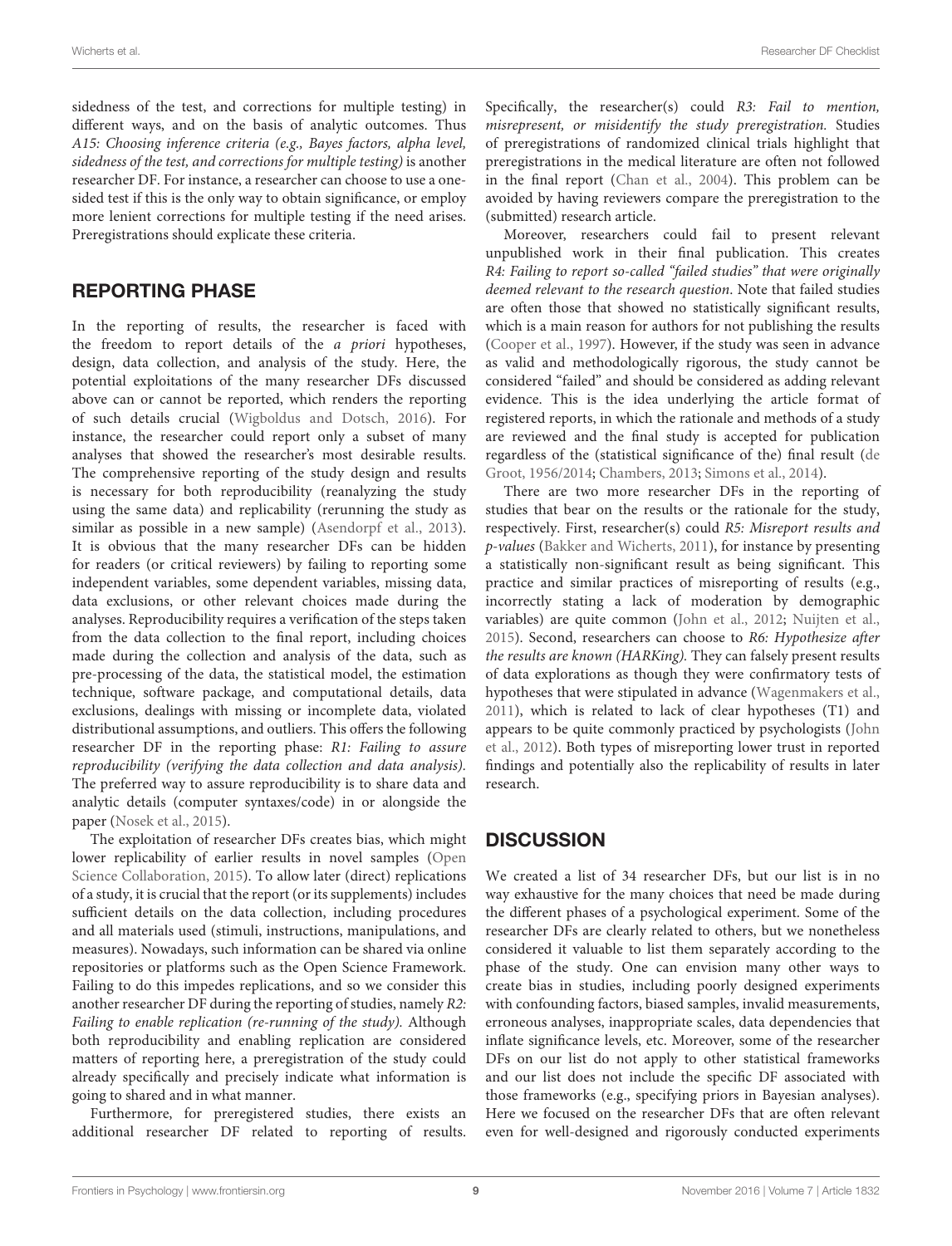and other types of psychological studies that use NHST to test their hypotheses of interest.

We sympathize with [Gelman and Loken's](#page-10-9) [\(2014\)](#page-10-9) argument that the term questionable research practices in relation to researcher's use of researcher DFs is not always necessary, because the majority of the researcher DFs we describe involve choices that are arbitrary; researchers just need to decide between these different options and could but not necessarily will use these researcher DFs in an opportunistic manner. What matters is that the data could be collected and analyzed in different ways and that the final analyses reported in the research article could have been chosen differently if the results (based on these different choices and bearing on statistical significance) had come out differently. The issue, then, is not that all researchers try to obtain desirable results by exploiting researcher DFs but rather that the researcher DFs have strong potential to create bias. Such potential for bias is particularly severe for experiments that study subtle effects with relatively small samples. Hence, we need an appropriate way to deal with researcher DFs. One way to assess the relevance of choices is to report all potentially relevant analyses either as traditional sensitivity analyses or as a multiverse analysis [\(Steegen et al.,](#page-10-18) [2016\)](#page-10-18). Another solution is that the data are available for independent reanalysis after publication, although this is not always possible due to low sharing rates [\(Wicherts et al.,](#page-11-2) [2011\)](#page-11-2). However, preventing bias is better than treating it after it has occurred. Thus, the preferred way to counter bias due to researcher DFs is to preregister the study in a way that no longer allows researchers to exploit them.

The ideal preregistration of a study provides a specific, precise, and exhaustive story of the planned research, that is, it describes all steps, with only one interpretation, and excludes other possible steps. Our list can be used in research methods education, as a checklist to assess the quality of preregistrations, and to determine the potential for bias due to (arbitrary) choices in unregistered studies. Presently, we are conducting a study focusing on the quality of a random sample of actual preregistrations on the Open Science Framework in which we use a scoring protocol based on our checklist to assess the degree to which these preregistrations avoid any potential  $p$ -hacking. The protocol assesses the preregistration's specificity, precision, and

#### **REFERENCES**

- <span id="page-9-1"></span>Asendorpf, J. B., Conner, M., Fruyt, F. D., Houwer, J. D., Denissen, J. J. A., Fiedler, K., et al. (2013). Recommendations for increasing replicability in psychology. Eur. J. Personal. 27, 108–119. [doi: 10.1002/per.1919](https://doi.org/10.1002/per.1919)
- <span id="page-9-7"></span>Bakker, M., Hartgerink, C. H., Wicherts, J. M., and van der Maas, H. L. (2016). Researchers' Intuitions about power in psychological research. Psychol. Sci. 27, 1069–1077. [doi: 10.1177/0956797616647519](https://doi.org/10.1177/0956797616647519)
- <span id="page-9-0"></span>Bakker, M., van Dijk, A., and Wicherts, J. M. (2012). The rules of the game called psychological science. Perspect. Psychol. Sci. 7, 543–554. [doi: 10.1177/](https://doi.org/10.1177/1745691612459060) [1745691612459060](https://doi.org/10.1177/1745691612459060)
- <span id="page-9-9"></span>Bakker, M., and Wicherts, J. M. (2011). The (mis)reporting of statistical results in psychology journals. Behav. Res. Methods 43, 666–678. [doi: 10.3758/s13428-](https://doi.org/10.3758/s13428-011-0089-5) [011-0089-5](https://doi.org/10.3758/s13428-011-0089-5)
- <span id="page-9-3"></span>Bakker, M., and Wicherts, J. M. (2014). Outlier removal, sum scores, and the inflation of the Type I error rate in independent samples t tests. The power of

completeness at the level of each researcher DF; a score of 0 is assigned if the DF is not limited, whereas 1 and 2 are assigned if the description is partly or fully specific and precise, respectively. A score 3 is assigned if it is also exhaustive, i.e., if it excludes other steps. By applying the protocol, authors can also score their own preregistration, enabling them to improve their preregistration, and reviewers of registered reports and registered studies can use the protocol as well. Both authors and reviewers can thus use the protocol to limit potential p-hacking in planned studies.

We suggest a few avenues for future research. First, while most of the researcher DFs in our list are relevant to other statistical frameworks as well, the list should be adapted for studies planning to use confidence intervals and certain precision of effect size estimates [\(Cumming,](#page-10-10) [2012,](#page-10-10) [2014;](#page-10-40) [Maxwell et al.,](#page-10-11) [2015\)](#page-10-11), or Bayesian analyses [\(Kruschke,](#page-10-12) [2015\)](#page-10-12). Second, where we focused on preregistrations and assessing their quality, it is likewise urgent to develop and assess protocols for using 'open materials,' 'open data,' and 'open workflows' [\(Nosek et al.,](#page-10-41) [2012\)](#page-10-41). These transparent practices have many benefits and are currently gaining traction (e.g., [Eich,](#page-10-8) [2014;](#page-10-8) [Kidwell et al.,](#page-10-42) [2016\)](#page-10-42), but are often insufficiently detailed, documented or structured to allow other researchers to reproduce and replicate results (e.g., reuse of open data requires solid documentation and meta-data; [Wicherts,](#page-11-3) [2017\)](#page-11-3). While we believe all these open practices strengthen research, a lot can still be gained by creating protocols that provide specific, precise, and exhaustive descriptions of materials, data, and workflow.

#### AUTHOR CONTRIBUTIONS

JW, MB, CV, MvA conceived of the study idea. JW, MB, CV, MvA, HA, RvA wrote sections of the paper and made revisions. JW, MB, CV, MvA, HA, RvA approved final version of the paper.

#### FUNDING

The preparation of this article was supported by Grants 406- 13-050, 406-15-198, and 452-11-004 from the Netherlands Organization for Scientific Research (NWO).

alternatives and recommendations. Psychol. Methods 19, 409–427. [doi: 10.1037/](https://doi.org/10.1037/met0000014) [met0000014](https://doi.org/10.1037/met0000014)

- <span id="page-9-5"></span>Bargh, J. A., and Chartrand, T. L. (2000). "Studying the mind in the middle; A practical guide to priming and automaticity research," in Handbook of Research Methods in Social and Personality Psychology, eds H. Reis and C. Judd (Cambridge: Cambridge University Press), 253–285.
- <span id="page-9-8"></span>Barnett, V., and Lewis, T. (1994). Outliers in Statistical Data. Chichester: John Wiley & Sons.
- <span id="page-9-2"></span>Chambers, C. D. (2013). Registered reports: a new publishing initiative at Cortex. Cortex 49, 609–610. [doi: 10.1016/j.cortex.2012.12.016](https://doi.org/10.1016/j.cortex.2012.12.016)
- <span id="page-9-4"></span>Chan, A.-W., Hrobjartsson, A., Haahr, M. T., Gotzsche, P. C., and Altman, D. G. (2004). Empirical evidence for selective reporting of outcomes in randomized trials - Comparison of Protocols to published articles. JAMA 291, 2457–2465. [doi: 10.1001/jama.291.20.2457](https://doi.org/10.1001/jama.291.20.2457)
- <span id="page-9-6"></span>Cohen, J. (1990). Things I have learned (thus far). Am. Psychol. 45, 1304–1312. [doi: 10.1037/0003-066X.45.12.1304](https://doi.org/10.1037/0003-066X.45.12.1304)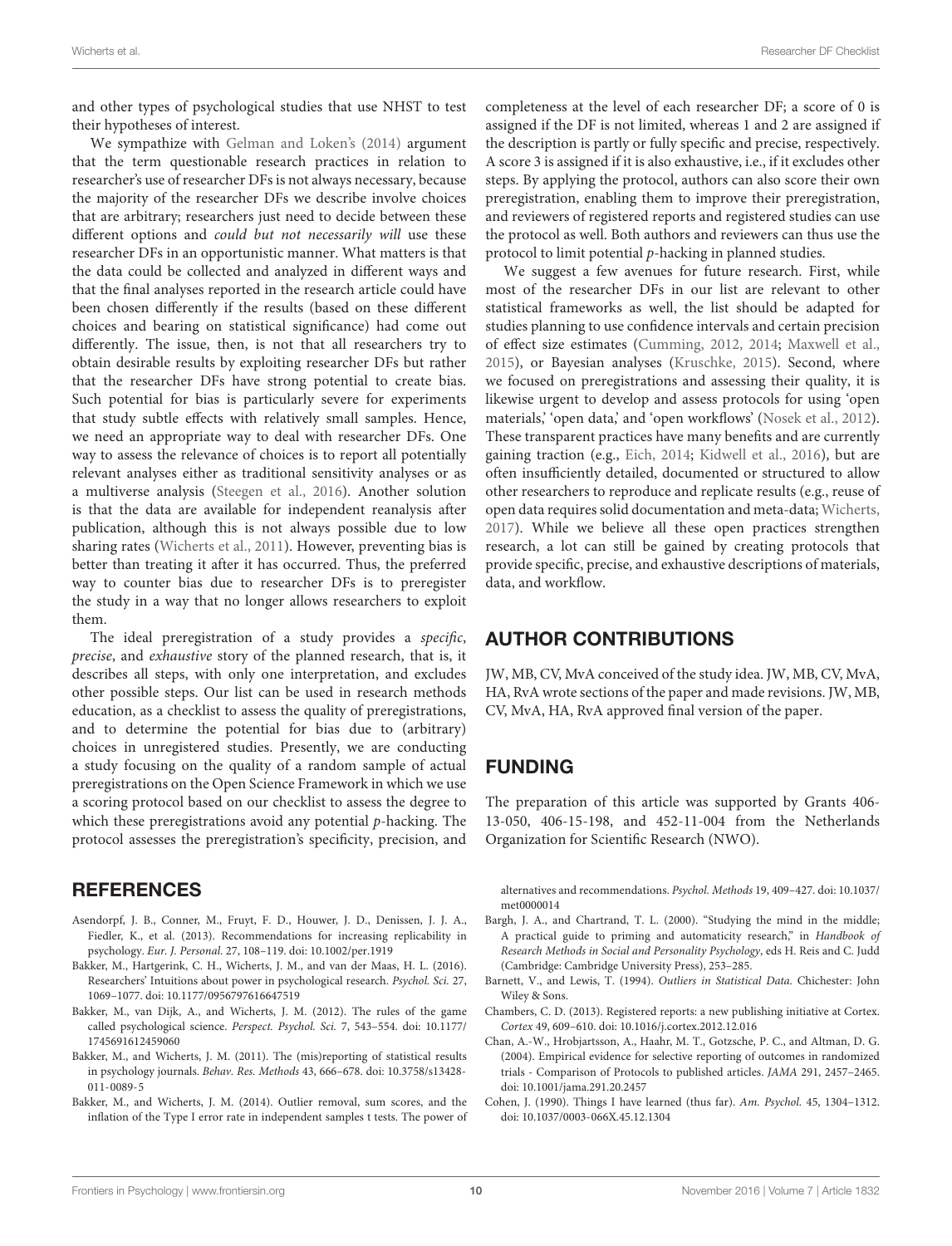- <span id="page-10-37"></span>Cooper, H., DeNeve, K., and Charlton, K. (1997). Finding the missing science: the fate of studies submitted for review by a human subjects committee. Psychol. Methods 2, 447–452. [doi: 10.1037/1082-989X.2.4.447](https://doi.org/10.1037/1082-989X.2.4.447)
- <span id="page-10-10"></span>Cumming, G. (2012). Understanding the New Statistics: Effect Sizes, Confidence Intervals, and Meta-Analysis. New York, NY: Routledge.
- <span id="page-10-40"></span>Cumming, G. (2014). The new statistics: why and how. Psychol. Sci. 25, 7–29. [doi: 10.1177/0956797613504966](https://doi.org/10.1177/0956797613504966)
- <span id="page-10-6"></span>de Groot, A. D. (1956/2014). The meaning of "significance" for different types of research [translated and annotated by Eric-Jan Wagenmakers, Denny Borsboom, Josine Verhagen, Rogier Kievit, Marjan Bakker, Angelique Cramer, Dora Matzke, Don Mellenbergh, and Han L. J. van der Maas]. 1969. Acta Psychol. 148, 188–194. [doi: 10.1016/j.actpsy.2014.02.001](https://doi.org/10.1016/j.actpsy.2014.02.001)
- <span id="page-10-2"></span>DeCoster, J., Sparks, E. A., Sparks, J. C., Sparks, G. G., and Sparks, C. W. (2015). Opportunistic biases: their origins, effects, and an integrated solution. Am. Psychol. 70, 499–514. [doi: 10.1037/a0039191](https://doi.org/10.1037/a0039191)
- <span id="page-10-8"></span>Eich, E. (2014). Business not as usual. Psychol. Sci. 25, 3–6. [doi: 10.1177/](https://doi.org/10.1177/0956797613512465) [0956797613512465](https://doi.org/10.1177/0956797613512465)
- <span id="page-10-17"></span>Francis, G. (2013). Replication, statistical consistency, and publication bias. J. Math. Psychol. 57, 153–169. [doi: 10.1016/j.jmp.2013.02.003](https://doi.org/10.1016/j.jmp.2013.02.003)
- <span id="page-10-22"></span>Franco, A., Malhotra, N., and Simonovits, G. (2016). Underreporting in psychology experiments: evidence from a study registry. Soc. Psychol. Personal. Sci. 7, 8–12. [doi: 10.1177/1948550615598377](https://doi.org/10.1177/1948550615598377)
- <span id="page-10-9"></span>Gelman, A., and Loken, E. (2014). The statistical crisis in science. Am. Sci. 102, 460–465. [doi: 10.1511/2014.111.460](https://doi.org/10.1511/2014.111.460)
- <span id="page-10-19"></span>Hubbard, R. (2015). Corrupt Research: the Case for Reconceptualizing Empirical Management and Social Science. Thousand Oaks, CA: SAGE Publications.
- <span id="page-10-1"></span>Ioannidis, J. P. A. (2005). Why most published research findings are false. PLoS Med. 2:e124. [doi: 10.1371/journal.pmed.0020124](https://doi.org/10.1371/journal.pmed.0020124)
- <span id="page-10-3"></span>Ioannidis, J. P. A. (2008). Why most discovered true associations are inflated. Epidemiology 19, 640–648. [doi: 10.1097/EDE.0b013e31818](https://doi.org/10.1097/EDE.0b013e31818131e7) [131e7](https://doi.org/10.1097/EDE.0b013e31818131e7)
- <span id="page-10-16"></span>John, L. K., Loewenstein, G., and Prelec, D. (2012). Measuring the prevalence of questionable research practices with incentives for truth-telling. Psychol. Sci. 23, 524–532. [doi: 10.1177/0956797611430953](https://doi.org/10.1177/0956797611430953)
- <span id="page-10-20"></span>Kerr, N. L. (1998). HARKing: hypothesizing after the results are known. Pers. Soc. Psychol. Rev. 2, 196–217. [doi: 10.1207/s15327957pspr0203\\_4](https://doi.org/10.1207/s15327957pspr0203_4)
- <span id="page-10-42"></span>Kidwell, M. C., Lazarevic, L. B., Baranski, E., Hardwicke, T. E., Piechowski, S., Falkenberg, L. S., et al. (2016). Badges to acknowledge open practices: a simple, low-cost, effective method for increasing transparency. PLoS Biol. 14:e1002456. [doi: 10.1371/journal.pbio.1002456](https://doi.org/10.1371/journal.pbio.1002456)
- <span id="page-10-24"></span>Kirkham, J. J., Dwan, K. M., Altman, D. G., Gamble, C., Dodd, S., Smyth, R., et al. (2010). The impact of outcome reporting bias in randomised controlled trials on a cohort of systematic reviews. BMJ 340:c365. [doi: 10.1136/bmj.](https://doi.org/10.1136/bmj.c365) [c365](https://doi.org/10.1136/bmj.c365)
- <span id="page-10-32"></span>Kriegeskorte, N., Lindquist, M. A., Nichols, T. E., Poldrack, R. A., and Vul, E. (2010). Everything you never wanted to know about circular analysis, but were afraid to ask. J. Cereb. Blood Flow Metab. 30, 1551–1557. [doi: 10.1038/jcbfm.](https://doi.org/10.1038/jcbfm.2010.86) [2010.86](https://doi.org/10.1038/jcbfm.2010.86)
- <span id="page-10-13"></span>Kriegeskorte, N., Simmons, W. K., Bellgowan, P. S. F., and Baker, C. I. (2009). Circular analysis in systems neuroscience: the dangers of double dipping. Nat. Neurosci. 12, 535–540. [doi: 10.1038/nn.2303](https://doi.org/10.1038/nn.2303)
- <span id="page-10-12"></span>Kruschke, J. K. (2015). Doing Bayesian Data Analysis: A Tutorial Introduction with R, JAGS and Stan. London: Academic Press.
- <span id="page-10-23"></span>LeBel, E. P., Borsboom, D., Giner-Sorolla, R., Hasselman, F., Peters, K. R., Ratliff, K. A., et al. (2013). PsychDisclosure. org grassroots support for reforming reporting standards in psychology. Perspect. Psychol. Sci. 8, 424–432. [doi: 10.](https://doi.org/10.1177/1745691613491437) [1177/1745691613491437](https://doi.org/10.1177/1745691613491437)
- <span id="page-10-11"></span>Maxwell, S. E., Lau, M. Y., and Howard, G. S. (2015). Is psychology suffering from a replication crisis? What does "failure to replicate" really mean? Am. Psychol. 70, 487–498. [doi: 10.1037/a0039400](https://doi.org/10.1037/a0039400)
- <span id="page-10-14"></span>Nieuwenhuis, S., Forstmann, B. U., and Wagenmakers, E. J. (2011). Erroneous analyses of interactions in neuroscience: a problem of significance. Nat. Neurosci. 14, 1105–1107. [doi: 10.1038/nn.2886](https://doi.org/10.1038/nn.2886)
- <span id="page-10-35"></span>Nosek, B. A., Alter, G., Banks, G., Borsboom, D., Bowman, S., Breckler, S., et al. (2015). Promoting an open research culture: author guidelines for journals could help to promote transparency, openness, and reproducibility. Science 348, 1422–1425. [doi: 10.1126/science.aab2374](https://doi.org/10.1126/science.aab2374)
- <span id="page-10-41"></span>Nosek, B. A., Spies, J., and Motyl, M. (2012). Scientific Utopia: II - Restructuring incentives and practices to promote truth over publishability. Perspect. Psychol. Sci. 7, 615–631. [doi: 10.1177/1745691612459058](https://doi.org/10.1177/1745691612459058)
- <span id="page-10-39"></span>Nuijten, M. B., Hartgerink, C. H. J., van Assen, M. A. L. M., Epskamp, S., and Wicherts, J. M. (2015). The prevalence of statistical reporting errors in psychology (1985-2013). Behav. Res. Methods [doi: 10.3758/s13428-015-0664-2](https://doi.org/10.3758/s13428-015-0664-2) [Epub ahead of print].
- <span id="page-10-36"></span>Open Science Collaboration (2015). Estimating the reproducibility of psychological science. Science 349:aac4716. [doi: 10.1126/science.aac4716](https://doi.org/10.1126/science.aac4716)
- <span id="page-10-26"></span>Oppenheimer, D. M., Meyvis, T., and Davidenko, N. (2009). Instructional manipulation checks: detecting satisficing to increase statistical power. J. Exp. Soc. Psychol. 45, 867–872. [doi: 10.1016/j.jesp.2009.](https://doi.org/10.1016/j.jesp.2009.03.009) [03.009](https://doi.org/10.1016/j.jesp.2009.03.009)
- <span id="page-10-33"></span>Poldrack, R., Baker, C. I., Durnez, J., Gorgolewski, K., Matthews, P. M., Munafo, M., et al. (2016). Scanning the horizon: towards transparent and reproducible neuroimaging research. bioRxiv [doi: 10.1101/05918](https://doi.org/10.1101/05918)
- <span id="page-10-29"></span>Rosenthal, R. (1966). Experimenter Effects in Behavioral Research. New York, NY: Appleton-Century-Crofts.
- <span id="page-10-34"></span>Sala-I-Martin, X. X. (1997). I just ran two million regressions. Am. Econ. Rev. 87, 178–183.
- <span id="page-10-31"></span>Schafer, J. L., and Graham, J. W. (2002). Missing data: our view of the state of the art. Psychol. Methods 7, 147–177. [doi: 10.1037/1082-989x.7.](https://doi.org/10.1037/1082-989x.7.2.147) [2.147](https://doi.org/10.1037/1082-989x.7.2.147)
- <span id="page-10-21"></span>Schaller, M. (2016). The empirical benefits of conceptual rigor: systematic articulation of conceptual hypotheses can reduce the risk of non-replicable results (and facilitate novel discoveries too). J. Exp. Soc. Psychol. 66, 107–115. [doi: 10.1016/j.jesp.2015.09.0096](https://doi.org/10.1016/j.jesp.2015.09.0096)
- <span id="page-10-27"></span>Sedlmeier, P., and Gigerenzer, G. (1989). Do studies of statistical power have an effect on the power of studies? Psychol. Bull. 105, 309–316. [doi: 10.1037/0033-](https://doi.org/10.1037/0033-2909.105.2.309) [2909.105.2.309](https://doi.org/10.1037/0033-2909.105.2.309)
- <span id="page-10-0"></span>Simmons, J. P., Nelson, L. D., and Simonsohn, U. (2011). False-positive psychology: undisclosed flexibility in data collection and analysis allows presenting anything as significant. Psychol. Sci. 22, 1359–1366. [doi: 10.1177/095679761141](https://doi.org/10.1177/0956797611417632) [7632](https://doi.org/10.1177/0956797611417632)
- <span id="page-10-38"></span>Simons, D. J., Holcombe, A. O., and Spellman, B. A. (2014). An introduction to registered replication reports at perspectives on psychological science. Perspect. Psychol. Sci. 9, 552–555. [doi: 10.1177/174569161454](https://doi.org/10.1177/1745691614543974) [3974](https://doi.org/10.1177/1745691614543974)
- <span id="page-10-4"></span>Simonsohn, U., Nelson, L. D., and Simmons, J. P. (2014). p-curve and effect size. Correcting for publication bias using only significant results. Perspect. Psychol. Sci. 9, 666–681. [doi: 10.1177/1745691614553988](https://doi.org/10.1177/1745691614553988)
- <span id="page-10-18"></span>Steegen, S., Tuerlinckx, F., Gelman, A., and Vanpaemel, W. (2016). Increasing transparency through a multiverse analysis. Perspect. Psychol. Sci. 11, 702–712. [doi: 10.1177/1745691616658637](https://doi.org/10.1177/1745691616658637)
- <span id="page-10-28"></span>Ueno, T., Fastrich, G. M., and Murayama, K. (2016). Meta-analysis to integrate effect sizes within an article: possible misuse and Type I error inflation. J. Exp. Psychol. Gen. 145, 643–654. [doi: 10.1037/xge000](https://doi.org/10.1037/xge0000159) [0159](https://doi.org/10.1037/xge0000159)
- <span id="page-10-5"></span>van Aert, R. C. M., Wicherts, J. M., and van Assen, M. A. L. M. (2016). Conducting meta-analyses based on p-values: reservations and recommendations for applying p- uniform and p-curve. Perspect. Psychol. Sci. 11, 713–729. [doi: 10.](https://doi.org/10.1177/1745691616650874) [1177/1745691616650874](https://doi.org/10.1177/1745691616650874)
- <span id="page-10-30"></span>Wagenmakers, E. J. (2007). A practical solution to the pervasive problems of p values. Psychon. Bull. Rev. 14, 779–804. [doi: 10.3758/BF0319](https://doi.org/10.3758/BF03194105) [4105](https://doi.org/10.3758/BF03194105)
- <span id="page-10-7"></span>Wagenmakers, E. J., Wetzels, R., Borsboom, D., Maas, H. L. J. V. D., and Kievit, R. A. (2012). An agenda for purely confirmatory research. Perspect. Psychol. Sci. 7, 632–638. [doi: 10.1177/174569161246](https://doi.org/10.1177/1745691612463078) [3078](https://doi.org/10.1177/1745691612463078)
- <span id="page-10-15"></span>Wagenmakers, E. J., Wetzels, R., Borsboom, D., and van der Maas, H. L. J. (2011). Why psychologists must change the way they analyze their data: the case of psi: comment on Bem (2011). J. Pers. Soc. Psychol. 100, 426–432. [doi: 10.1037/](https://doi.org/10.1037/a0022790) [a0022790](https://doi.org/10.1037/a0022790)
- <span id="page-10-25"></span>Weston, J., Dwan, K., Altman, D., Clarke, M., Gamble, C., Schroter, S., et al. (2016). Feasibility study to examine discrepancy rates in prespecified and reported outcomes in articles submitted to The BMJ. BMJ Open 6:e010075. [doi: 10.1136/](https://doi.org/10.1136/bmjopen-2015-010075) [bmjopen-2015-010075](https://doi.org/10.1136/bmjopen-2015-010075)